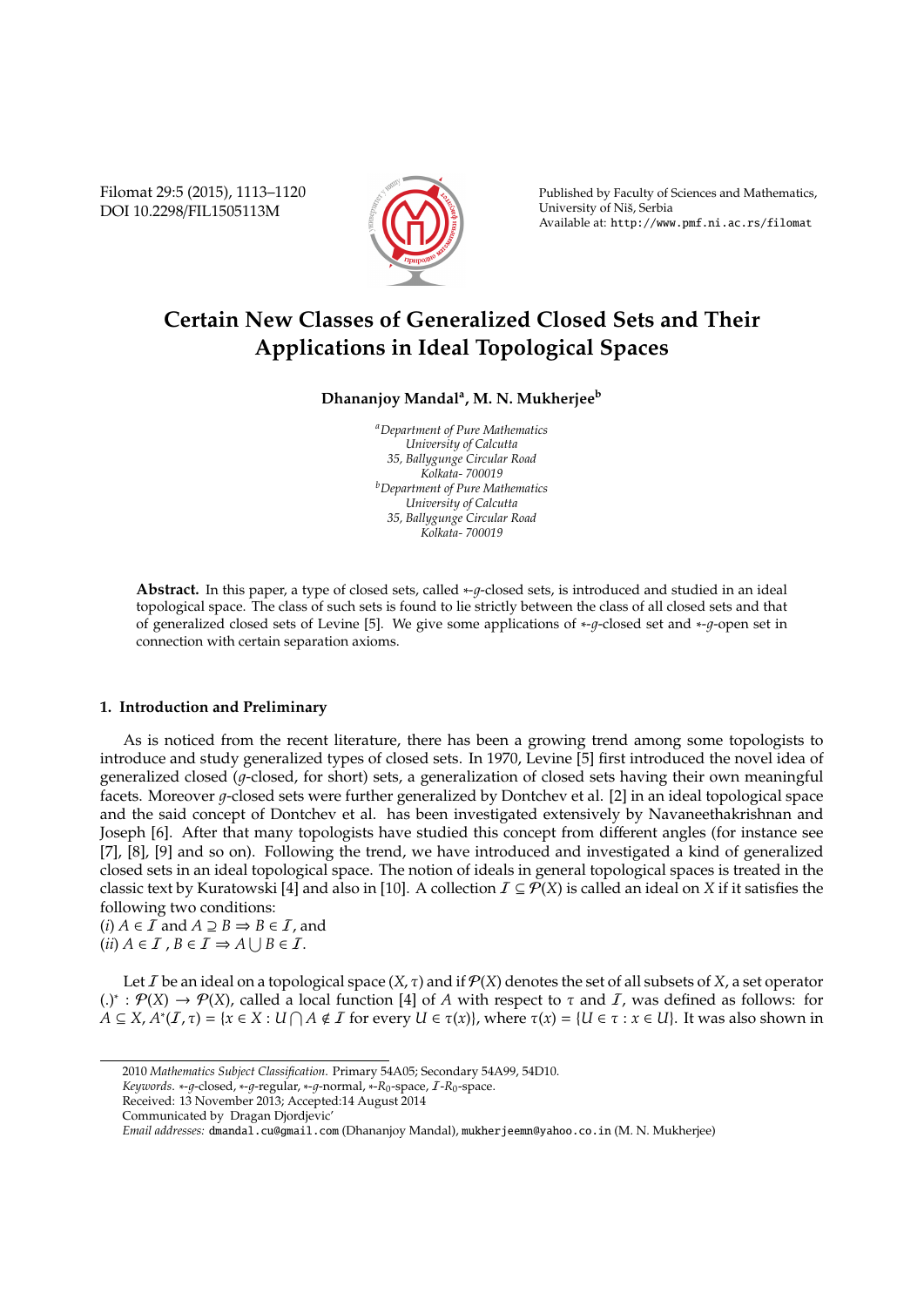[3, 4] that the operator cl<sup>\*</sup>(.), defined by cl<sup>\*</sup>(A) =  $A \cup A^*(I, \tau)$ , is a Kuratowski closure operator giving rise to a topology τ ∗ (I, τ) on *X*, called the ∗-topology, finer than τ. When there is no chance for confusion, we will simply write  $A^*$  for  $A^*(I, \tau)$  and  $\tau^*$  for  $\tau^*(I, \tau)$ . If I is an ideal on a space  $(X, \tau)$ , then  $(X, \tau, I)$  is called an ideal topological space. The members of  $\tau^*$  are called  $\tau^*$ -open or simply ∗-open sets and the complement of a ∗-open set is called a ∗-closed set or equivalently, a subset *A* of *X* is called ∗-closed if *A* <sup>∗</sup> ⊆ *A*. A subset *A* of *X* is said to be *g*-closed [5] if  $cl(A) \subseteq U$  whenever  $A \subseteq U$  and  $U$  is open in *X*; and the complement of a  $g$ -closed subset in *X* is called a  $g$ -open set in *X*. A subset *A* of an ideal space  $(X, \tau, I)$  is said to be  $I_g$ -closed [2] if *A* <sup>∗</sup> ⊆ *U* (or equivalently *cl*<sup>∗</sup> (*A*) ⊆ *U*) whenever *A* ⊆ *U* and *U* is open in (*X*, τ). A subset *A* of *X* is said to be  $\mathcal{I}_q$ -open if  $X \setminus \overline{A}$  is  $\mathcal{I}_q$ -closed.

In Section 2, we shall introduce a new class of generalized closed sets, termed ∗-1-closed, in an ideal topological space. This class of ∗-q-closed sets lies strictly between the class of closed sets and the class of q-closed sets. We obtain several characterizing properties of  $*$ -q-closed sets. At the end of the section a precise form of \*-q-closed set is also incorporated.

In the next section of this paper, we characterize regular and normal spaces in terms of the introduced class of sets. Also we define stronger forms of regularity as well as of normality and investigate their properties.

In the last section of this paper, we continue with certain applications of ∗-closed sets and  $I_q$ -closed sets where we define ∗-*R*<sub>0</sub>-space and *I*-*R*<sub>0</sub>-space respectively, one being stronger and the other weaker than  $R_0$ -space. We shall give several characterizing conditions for the introduced types of  $R_0$ -spaces.

In what follows in this paper, a space *X* will always be taken to stand for a topological space (*X*, τ). For any  $A \subseteq X$ , int(*A*) and cl(*A*) will respectively stand for the interior and closure of *A* in (*X*,  $\tau$ ). Whenever we say that a subset *A* of a space *X* is open (or closed) it will mean that *A* is open (or closed) in (*X*, τ). For open and closed sets with respect to any other topology on *X*, e.g. τ<sup>\*</sup>, we would write τ<sup>\*</sup>-open or simply '∗-open' and '∗-closed'.

#### **2.** ∗**-Generalized Closed Sets**

This section is devoted to the introduction and study of a kind of generalized closed sets in an ideal topological space  $(X, \tau, I)$ , termed  $\ast$ -q-closed set. We obtain some characterizations and properties of such sets. Our proposed definition of \*-q-closed sets goes as follows:

**Definition 2.1.** Let  $(X, \tau, I)$  be an ideal topological space and  $A \subseteq X$ . Then *A* is said to be a ∗-q-closed set if *cl*(*A*) ⊆ *U* whenever *A* ⊆ *U* and *U* is ∗-open.

The complement of a  $\n * -q$ -closed set is called a  $\n * -q$ -open set.

following Example 2.3(*b*) answers the question in the negative.

**Remark 2.2.** (*a*) Since every open set is a ∗-open set, it follows that every  $\ast$ -*q*-closed set is *q*-closed in any ideal topological space  $(X, \tau, I)$ . But the converse is false as is shown in Example 2.3(*a*). (*b*) Since  $\tau \subseteq \tau^*$ , we have every \*-g-closed set is g-closed in  $(X, \tau^*)$ . At this point it is quite pertinent to raise the question whether the class of g-closed sets in  $(X, \tau^*)$  is same as that of \*-g-closed sets in  $(X, \tau, I)$ . The

**Example 2.3.** (*a*) Let  $(X, \tau, I)$  be an ideal topological space, where  $X = \{a, b, c\}$ ,  $\tau = \{\phi, \{a\}, X\}$  and  $I = \{\phi, \{c\}\}$ . Then  $\tau^* = \{\phi, \{a\}, \{a, b\}, X\}$ . Consider a set  $B = \{b\}$ . Then it is easy to check that *B* is *g*-closed but not \*-*g*-closed. Also it is to be noted that the set  $C = \{c\}$  is  $\ast$ -*q*-closed but it is not a closed set. Thus we can say that the class of \*-q-closed sets lie between the class of closed sets and the class of q-closed sets.

(*b*) Consider the ideal topological space  $(X, \tau, I)$ , where  $X = \{a, b, c\}$ ,  $\tau = \{\phi, \{a\}, \{b\}, \{a, b\}, X\}$  and  $I = \{\phi, \{b\}\}$ .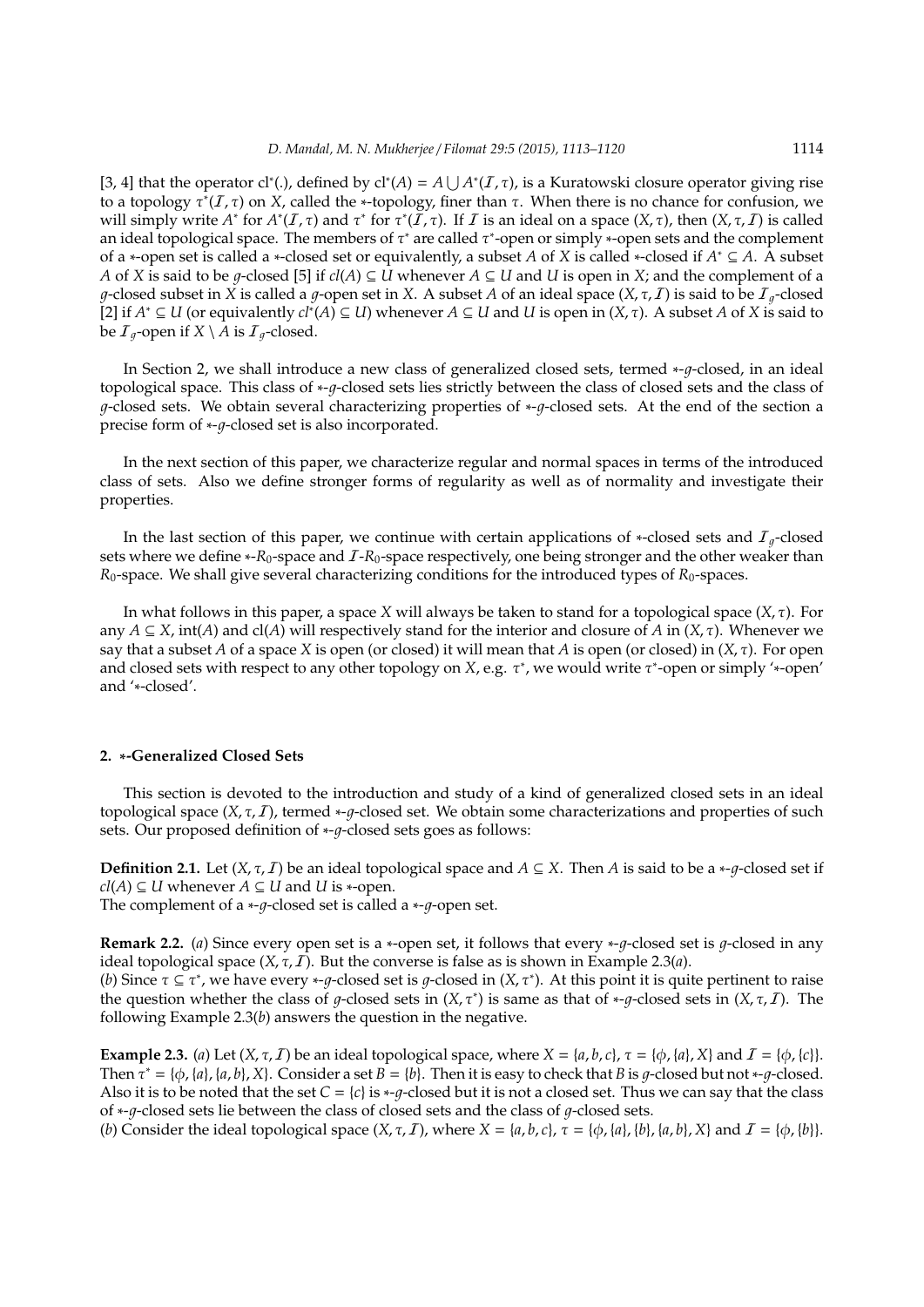Then  $\tau^* = \{\phi, \{a\}, \{b\}, \{a, b\}, \{a, c\}, X\}$ . Let  $A = \{b\}$ . Then  $A$  is  $g$ -closed in  $(X, \tau^*)$  but is not \*-g-closed in  $(X, \tau, I)$ . Also it is noted that the  $*$ -closed set *A* is not a  $*$ - $q$ -closed set.

**Theorem 2.4.** Let  $(X, \tau, I)$  be an ideal topological space. Then the union of finite number of  $*$ -q-closed sets is ∗-*a*-closed.

**Proof.** Let *A* and *B* be two \*-*g*-closed sets in an ideal topological space  $(X, \tau, I)$ . Suppose that  $A \cup B \subseteq U$ , where U is \*-open. Then  $A \subseteq U$  and  $B \subseteq U \Rightarrow cl(A) \subseteq U$  and  $cl(B) \subseteq U \Rightarrow cl(A \cup B) = cl(A) \cup cl(B) \subseteq U \Rightarrow$ *A* ∪ *B* is a  $\ast$ -*g*-closed set.

**Example 2.5.** The intersection of two ∗-q-closed sets is not necessarily a ∗-q-closed set. In fact, let *X* = {*a*, *b*, *c*},  $\tau = {\phi, {b}, X}$  and  $I = {\phi}.$  Let  $A = {a, b}$  and  $B = {b, c}.$  Then  $A$  and  $B$  are \*-g-closed, but  $A \cap B = {b}$  is not ∗-1-closed.

The following result gives some characterizing conditions of ∗-q-closed sets:

**Theorem 2.6.** Let  $(X, \tau, I)$  be an ideal topological space and  $A \subseteq X$ . Then the following are equivalent:  $(a)$  *A* is a  $\nu$ -g-closed set.

(*b*) For each  $x \in cl(A)$ ,  $cl^*(\{x\}) \cap A \neq \emptyset$ .

(*c*) *cl*(*A*) \ *A* contains no nonempty ∗-closed sets.

**Proof.** (a)  $\Rightarrow$  (b): Suppose that  $x \in cl(A)$ . If possible, let  $cl^*(\{x\}) \cap A = \phi$ . Then  $A \subseteq X \setminus cl^*(\{x\}) \Rightarrow$  $cl(A) \subseteq X \setminus cl^*(\{x\})$  (by  $(a)$ )  $\Rightarrow cl(A) \cap cl^*(\{x\}) = \phi$ , a contradiction.

**(b)**  $\Rightarrow$  **(c):** Suppose that *F* ⊆ *cl*(*A*) \ *A*, where *F* is nonempty and \*-closed. If *x* ∈ *F*, then *x* ∈ *cl*(*A*) and so by  $(b)$ ,  $\phi \neq cl^*(\{x\}) \cap A \subseteq F \cap A \subseteq (cl(A) \setminus A) \cap A$ , a contradiction. Thus  $F = \phi$ .

**(c)**  $\Rightarrow$  **(a):** Suppose that *A* ⊆ *U*, where *U* is \*-open. Then  $cl(A) ∩(X ∖ U) ⊆ cl(A) ∩(X ∖ A) = cl(A) ∖ A$ . Since  $cl(A) \cap (X \setminus U)$  is \*-closed, it follows by (*c*) that  $cl(A) \cap (X \setminus U) = \phi$ . Thus  $cl(A) \subseteq U$  and hence *A* is a \*-*g*-closed set.

**Theorem 2.7.** Let  $(X, \tau, I)$  be an ideal topological space. Let *A* and *B* be subsets of *X* such that  $A \subseteq B \subseteq cl(A)$ and *A* is a  $*$ -*g*-closed set. Then *B* is also  $*$ -*g*-closed.

**Proof.** Let *B* ⊆ *U*, where *U* is ∗-open. Then *A* ⊆ *U* and *A* is \*-*g*-closed  $\Rightarrow$  *cl*(*A*) ⊆ *U*  $\Rightarrow$  *cl*(*B*) ⊆ *U*  $\Rightarrow$  *B* is a ∗-1-closed set.

**Remark 2.8.** It may so happen that that two subsets *A*, *B* of a space *X* are  $*$ -*q*-closed and *A*  $\subseteq$  *B*, but *B*  $\nsubseteq$  *cl*(*A*). In fact, let  $X = \{a, b, c\}$ ,  $\tau = \{\phi, \{c\}, \{a, b\}, X\}$  and  $\mathcal{I} = \{\phi, \{c\}\}\$ . Then  $(X, \tau, \mathcal{I})$  is an ideal topological space. Let *A* = {*a*} and *B* = {*a*, *c*}. Then *A* and *B* are ∗-*q*-closed sets, but *A* ⊆ *B* ⊈ *cl*(*A*).

**Theorem 2.9.** Let  $(X, \tau, I)$  be an ideal topological space and  $A \subseteq X$ ) be a  $\ast$ -g-closed set. Then *A* is closed if and only if  $cl(A) \setminus A$  is  $\ast$ -closed.

**Proof.** Let *A* be closed, then  $cl(A) \setminus A = \phi$  and so  $cl(A) \setminus A$  is ∗-closed.

Conversely, suppose that  $cl(A) \setminus A$  is  $\ast$ -closed. Since *A* is  $\ast$ -*q*-closed, by Theorem 2.6,  $cl(A) \setminus A = \phi$  and so *A* is closed.

**Theorem 2.10.** For an ideal topological space  $(X, \tau, I)$ , the following are equivalent:

(*a*) Every ∗-open set is closed.

(*b*) Every subset of *X* is  $\ast$ -*q*-closed.

**Proof.** (a)  $\Rightarrow$  (b): Let  $A \subseteq X$  and  $A \subseteq U$  where *U* is \*-open. Then by (*a*), *U* is closed and so *cl*(*A*)  $\subseteq$  *cl*(*U*) = *U*. Thus  $A$  is  $\ast$ - $q$ -closed.

**(b)**  $\Rightarrow$  **(a):** Let *U* be a ∗-open set. Then by (*b*), *U* is ∗-*q*-closed and hence *cl*(*U*) ⊆ *U*  $\Rightarrow$  *U* is closed.

**Corollary 2.11.** Let  $(X, \tau, I)$  be an ideal topological space. If *A* is  $*$ -open and  $*$ -*q*-closed then *A* is closed.

**Theorem 2.12.** Let  $(X, \tau, I)$  be an ideal topological space and  $A \subseteq X$ . Then *A* is ∗-*q*-open if and only if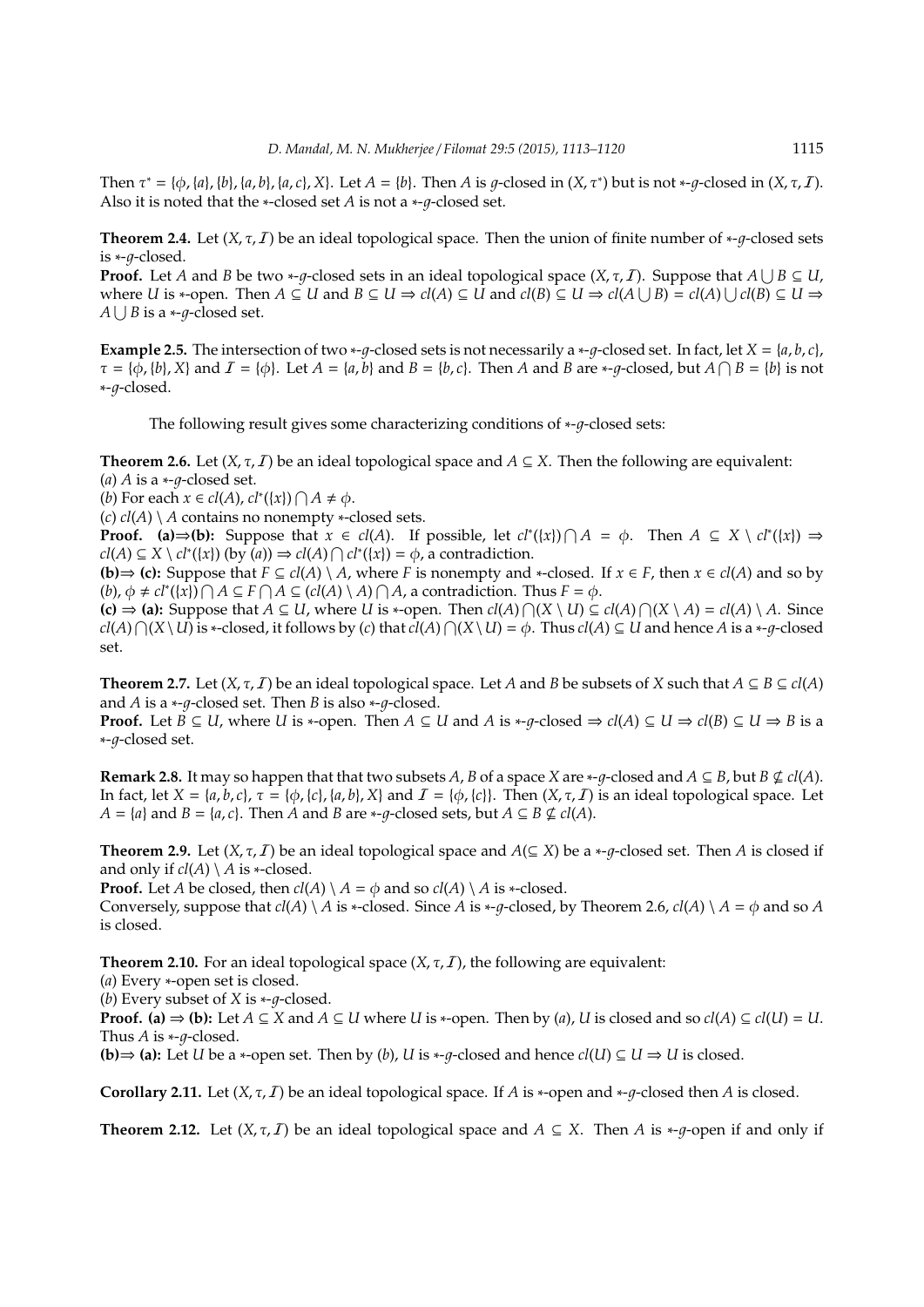*F*  $\subseteq$  *int*(*A*) whenever *F*  $\subseteq$  *A* and *F* is a  $\ast$ -closed set.

**Proof.** Suppose that *A* is  $*$ -*q*-open and *F* ⊆ *A*, where *F* is  $*$ -closed. Then  $X \setminus A \subseteq X \setminus F$ . Since  $X \setminus A$  is  $*$ -*q*-closed,  $cl(X \setminus A) \subseteq X \setminus F$  ⇒  $\overline{F} \subseteq int(A)$ .

Conversely, let the condition hold. Let  $X \setminus A \subseteq U$ , where *U* is ∗-open. Then  $X \setminus U \subseteq A$  where  $X \setminus U$  is *∗*-closed and so by hypothesis,  $X\setminus U \subseteq int(A) \Rightarrow cl(X\setminus A) \subseteq U \Rightarrow X\setminus A$  is a *∗-q*-closed set  $\Rightarrow A$  is a *∗-q*-open set.

**Theorem 2.13.** Let  $(X, \tau, I)$  be an ideal topological space and *A*, *B* be subsets of *X* such that  $int(A) \subseteq B \subseteq A$ . If *A* is  $\ast$ -*q*-open then *B* is also  $\ast$ -*q*-open.

**Proof.** Follows from Theorem 2.7.

**Theorem 2.14.** Let  $(X, \tau, I)$  be an ideal topological space and  $A \subseteq X$ . Then *A* is \*-*q*-open if and only if  $U = X$ whenever  $int(A) \bigcup (X \setminus A) \subseteq U$  and  $U$  is ∗-open.

**Proof.** Let *A* be \*-*g*-open and  $int(A) \bigcup (X \setminus A) \subseteq U$ , where *U* is \*-open. Then  $X \setminus U \subseteq X \setminus (int(A) \bigcup (X \setminus A)) \Rightarrow$  $X \setminus U \subseteq cl(X \setminus A) \setminus (X \setminus A)$ . Since  $X \setminus A$  is \*-q-closed, by Theorem 2.6, it follows that  $X \setminus U = \phi \Rightarrow U = X$ . Conversely, suppose that  $F \subseteq A$ , where *F* is \*-closed. Then  $int(A) \cup (X \setminus A) \subseteq int(A) \cup (X \setminus F)$ . Therefore by hypothesis,  $int(A) \bigcup (X \setminus F) = X \Rightarrow F \subseteq int(A) \Rightarrow A$  is  $\ast$ -*g*-open (by Theorem 2.12).

**Theorem 2.15.** Let  $(X, \tau, I)$  be an ideal topological space and  $A \subseteq X$ . Then *A* is \*-*q*-closed if and only if  $cl(A) \setminus A$  is  $\nightharpoonup q$ -open.

**Proof.** Let *A* be \*-*q*-closed. Let  $F \subseteq cl(A) \setminus A$ , where *F* is \*-closed. Then by Theorem 2.6,  $F = \phi$ . Thus *F*  $\subseteq$  *int*(*cl*(*A*) \ *A*) and hence by Theorem 2.12, *cl*(*A*) \ *A* is \*-*q*-open.

Conversely, let  $A \subseteq U$ , where U is \*-open. Then  $cl(A) \cap (X \setminus U) \subseteq cl(A) \cap (X \setminus A) = cl(A) \setminus A$ . Since  $cl(A) \cap (X \setminus U)$ is ∗-closed and  $cl(A) \setminus A$  is  $\ast$ -g-open, by Theorem 2.12 we have,  $cl(A) \cap (X \setminus U) \subseteq int(cl(A) \setminus A) = \phi$ . Thus  $cl(A) ⊆ U$ . Hence *A* is  $\ast$ -*q*-closed.

**Theorem 2.16.** Let  $(X, \tau, I)$  be an ideal topological space. Then for each  $x \in X$ , either  $\{x\}$  is \*-closed or ∗-1-open.

**Proof.** Let  $x \in X$  be such that  $\{x\}$  is not \*-closed. Then *X* is the only \*-open set containing  $X \setminus \{x\} \Rightarrow X \setminus \{x\}$  is  $\ast$ -*q*-closed ⇒ {*x*} is  $\ast$ -*q*-open.

**Theorem 2.17.** A subset *A* of an ideal topological space  $(X, \tau, I)$  is  $\ast$ -q-closed if and only if  $A = F \setminus N$  where *F* is closed and *N* contains no nonempty ∗-closed set.

**Proof.** Let *A* be a  $\ast$ -q-closed set. Then by Theorem 2.6,  $cl(A) \setminus A = N(say)$  contains no nonempty  $\ast$ -closed set. Let  $F = cl(A)$ . Therefore  $F \setminus N = cl(A) \setminus (cl(A) \setminus A) = A$ .

Conversely, let  $A = F \setminus N$ , where *F* is closed and *N* contains no nonempty ∗-closed set. Let  $A \subseteq U$ , where *U* is \*-open. Thus  $F \setminus N \subseteq U \Rightarrow F \cap (X \setminus U) \subseteq N$ . Since  $F \cap (X \setminus U)$  is a \*-closed set,  $F \cap (X \setminus U) = \phi$  and so *F* ⊆ *U*. Now *A* ⊆ *F*  $\Rightarrow$  *cl*(*A*) ⊆ *F* ⊆ *U*  $\Rightarrow$  *A* is \*-*g*-closed.

#### **3.** ∗**-**1**-Regular and** ∗**-**1**-normal spaces**

In this section, we shall introduce and investigate two kinds of separation axioms, termed ∗-1-regularity and ∗-q-normality, stronger than regularity and normality respectively. Before that we prove two results providing characterizations of regularity and normality of a topological space in terms of ∗-q-open sets.

**Theorem 3.1.** Let  $(X, \tau, I)$  be an ideal topological space. Then the following are equivalent:

(*a*) (*X*, τ) is regular.

(*b*) For each closed set *F* and each  $x \notin F$ , there exist an open set *U* and a  $*$ -*g*-open set *V* such that  $x \in U$ ,  $F \subseteq V$  and  $U \cap V = \phi$ .

(*c*) For each  $A \subseteq X$  and each closed set *F* in *X* with  $A \cap F = \phi$ , there exist an open set *U* and a \*-*g*-open set *V* such that  $A \cap U \neq \phi$ ,  $F \subseteq V$  and  $U \cap V = \phi$ .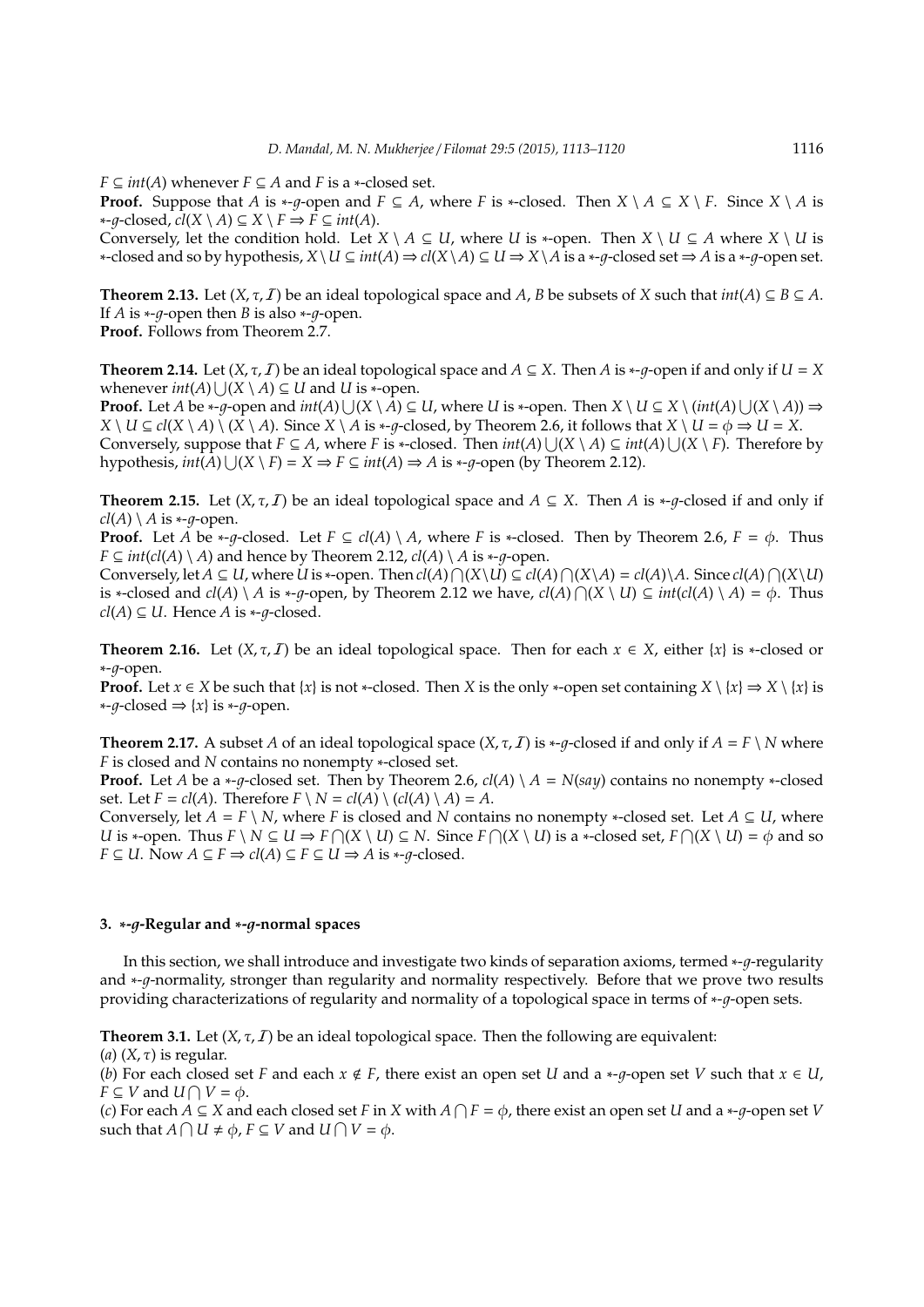**Proof.** (a)  $\Rightarrow$  (b): Follows from the fact that every open set is a  $*$ -*a*-open set.

**(b)**  $\Rightarrow$  **(c):** Let *A* ⊆ *X* and *F* be a closed set in *X* such that *A*  $\cap$  *F* =  $\phi$ . Then by (*b*), for each *x* ∈ *A*, there exist an open set *U* and a \*-g-open set *V* such that  $x \in U$ ,  $F \subseteq V$  and  $\overline{U \cap V} = \phi$ . Thus  $A \cap U \neq \phi$ ,  $F \subseteq V$  and  $U ∩ V = φ.$ 

**(c)**  $\Rightarrow$  **(a)**: Let *F* be a closed set and *x* ∉ *F*. Then by (*c*), there exist an open set *U* and a ∗-*a*-open set *V* such *that*  $x \in U$ ,  $F \subseteq V$  and  $U \cap V = \emptyset$ . Since  $F \subseteq V$  and  $V$  is \*-g-open, by Theorem 2.12,  $F \subseteq int(V) = W(say)$ . Thus  $x \in U$ ,  $F \subseteq W$ , where *U* and *W* are disjoint open sets. Hence  $(X, \tau)$  is regular.

**Theorem 3.2.** For an ideal topological space  $(X, \tau, I)$ , the following are equivalent:

(*a*)  $(X, \tau)$  is normal.

(*b*) For each pair of disjoint closed sets *F* and *K*, there exist disjoint  $*$ - $q$ -open sets *U* and *V* such that  $F \subseteq U$ and  $K \subseteq V$ .

(*c*) For each closed set *F* and each open set *V* containing *F*, there exists a  $*$ -*q*-open set *U* such that *F* ⊆ *U* ⊆ *cl*(*U*) ⊆ *V*.

(*d*) For each closed set *F* and each ∗-*q*-open set *V* containing *F*, there exists a ∗-*q*-open set *U* such that *F* ⊆ *U* ⊆ *cl*(*U*) ⊆ *int*(*V*).

(*e*) For each ∗-q-closed set *F* and each open set *V* containing *F*, there exists a ∗-q-open set *U* such that *F* ⊆  $cl(F)$  ⊆  $U$  ⊆  $cl(U)$  ⊆  $V$ .

**Proof.** (a)  $\Rightarrow$  (b): Follows from the fact that every open set is a  $\ast$ -q-open set.

**(b)** $\Rightarrow$  **(c):** Let *F* be a closed set such that *F* ⊆ *V*, where *V* is open. Then *F* and *X* \ *V* are disjoint closed sets and by (*b*), there exist disjoint \*-q-open sets *U* and *W* such that  $F \subseteq U$  and  $X \setminus V \subseteq W$ . Now *W* is \*-q-open and  $X \setminus V \subseteq W \Rightarrow X \setminus V \subseteq int(W)$  (by Theorem 2.12). Thus  $F \subseteq U \subseteq cl(U) \subseteq cl(X \setminus W) \subseteq V$ .

**(c)**  $\Rightarrow$  **(d):** Let *F* be closed such that *F* ⊆ *V*, where *V* is \*-*q*-open. Then by Theorem 2.12, *F* ⊆ *int*(*V*) and hence by (*c*), there exists a ∗-*q*-open set *U* such that  $F ⊆ U ⊆ cI(U) ⊆ int(V)$ .

**(d)**  $\Rightarrow$  **(e):** Let *F* be a ∗-*g*-closed set such that *F* ⊆ *V*, where *V* is open. Then *cl*(*F*) ⊆ *V* and by (*d*), there exists a  $\ast$ -q-open set *U* such that  $F \subseteq U \subseteq cl(U) \subseteq int(V) = V$ .

**(e)**  $\Rightarrow$  **(a):** Let *F* and *K* be any two disjoint closed sets in *X*. Then *F* ⊆ *X* \ *K* where *F* is \*-*q*-closed and so by (*e*), there exists a  $*$ -*q*-open set *U* such that  $F \subseteq U \subseteq cl(U) \subseteq (X \setminus K)$ . Since *F* is  $*$ -closed and  $F \subseteq U$  where *U* is ∗-1-open, by Theorem 2.12 we have, *F* ⊆ *int*(*U*). Put *G* = *int*(*U*) and *H* = *X* \ *cl*(*U*). Then *G* and *H* are disjoint open sets such that  $F \subseteq G$  and  $K \subseteq H$  and hence *X* is normal.

We now define a stronger form of regularity as follows:

**Definition 3.3.** Let  $(X, \tau, I)$  be an ideal topological space. Then *X* is said to be  $*$ - $\sigma$ -regular if for each ∗-1-closed set *F* and each *x* < *F*, there exist disjoint open sets *U* and *V* such that *x* ∈ *U* and *F* ⊆ *V*.

**Remark 3.4.** Since every closed set is \*-g-closed, it follows that every \*-g-regular space is regular. But the converse is false as is shown by the following example.

**Example 3.5.** Let  $(X, \tau, I)$  be an ideal topological space, where  $X = \{a, b, c\}$ ,  $\tau = \{\phi, \{a\}, \{b, c\}, X\}$  and  $I = \{\phi, \{c\}\}\$ . Then  $\tau^* = \{\phi, \{a\}, \{b\}, \{a, b\}, \{b, c\}, X\}$ . Then  $(X, \tau)$  is regular but is not \*-*g*-regular. In fact,  $F = \{c\}$ is  $*$ -*q*-closed and *b*  $\notin$  *F* but there are no disjoint open sets containing *b* and *F*.

The following result gives some equivalent conditions of  $*$ - $q$ -regularity:

**Theorem 3.6.** Let  $(X, \tau, I)$  be an ideal topological space. Then the following are equivalent:

(*a*)  $(X, \tau)$  is  $\nightharpoonup \neg \tau$ -regular.

(*b*) For each  $x \in X$  and each  $\ni$ -q-open set *U* containing *x*, there exists an open set *V* in *X* such that  $x \in V ⊆ \text{cl}(V) ⊆ U.$ 

(*c*) For each  $x \in X$  and each  $*$ -q-closed set *F* with  $x \notin F$ , there exist disjoint open sets *U* and *V* such that  $x \in U$ and  $cl(F) \subseteq V$ .

(*d*) For each  $*$ -*q*-closed set *F* and each point  $x \in X \setminus F$ , there exist open sets *U* and *V* of *X* such that  $x \in U$ ,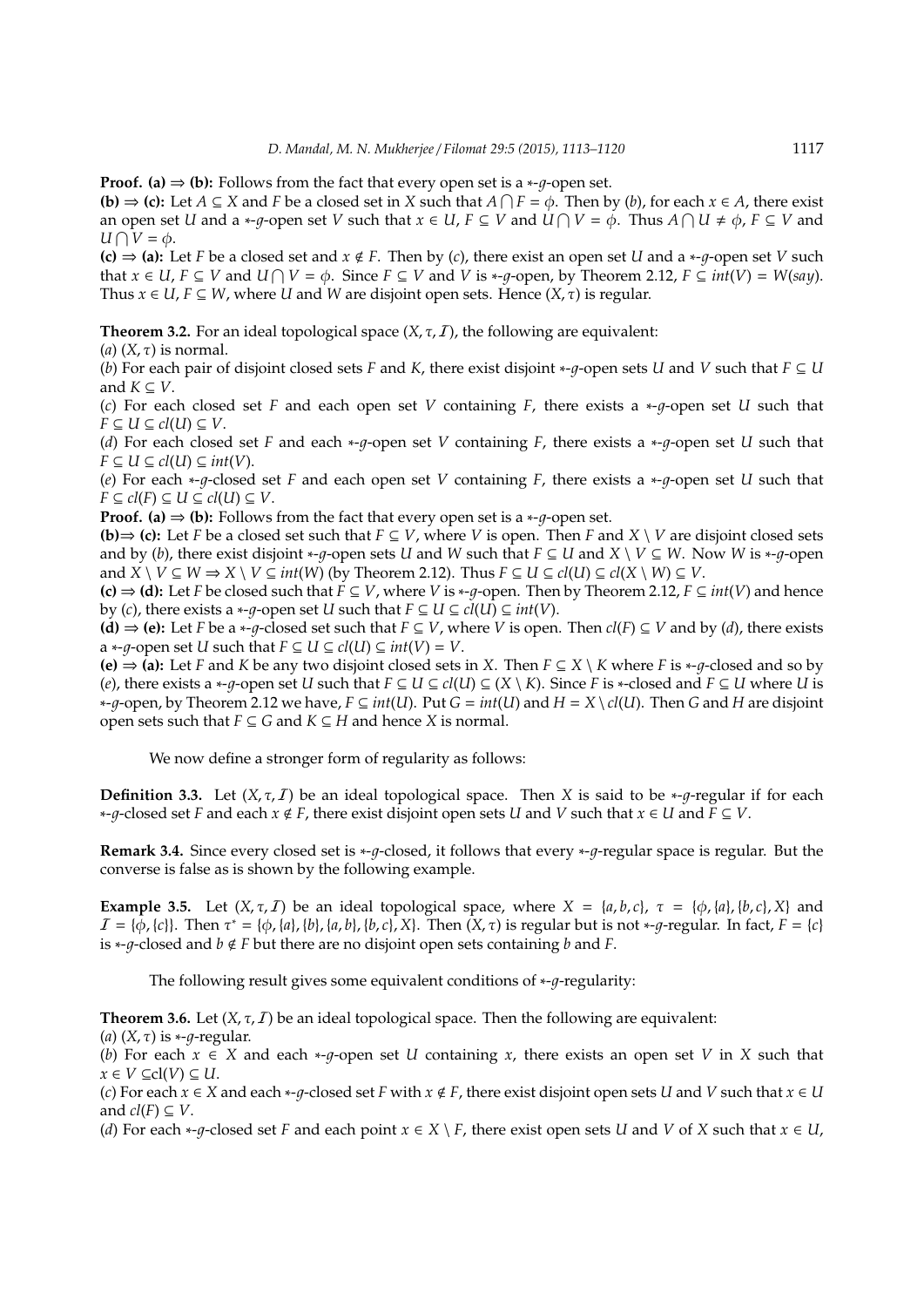*F*  $\subseteq$  *V* and *cl*(*U*)  $\bigcap$  *cl*(*V*) =  $\phi$ .

**Proof.** (a)  $\Rightarrow$  (b): For a given  $x \in X$ , and any  $\ni$ -q-open set *U* containing *x*, there exist disjoint open sets *V* and *W* such that  $x \in V$  and  $\overline{X} \setminus U \subseteq W$ . Then  $cl(V) \subseteq U$ . Thus  $x \in V \subseteq cl(V) \subseteq U$ .

**(b)**⇒ **(a):** Let  $x \in X$  and  $F$  be a  $*$ -q-closed set with  $x \notin F$ . Then by (b), there exists an open set *V* such that *x* ∈ *V* ⊆ cl(*V*) ⊆ *X* \ *F*. Put *W* = *X*\cl(*V*) and then *V* and *W* strongly separate *x* and *F*.

**(a)**  $\Rightarrow$  **(c):** For *x* ∈ *X* and a \*-*g*-closed set *F* not containing *x*, there exist disjoint open sets *U* and *V* in *X* such that *x* ∈ *U* and *F* ⊆ *V*. Since *F* is \*-*q*-closed, cl(*F*) ⊆ *V*.

**(c)**  $\Rightarrow$  **(d)**: Let  $x \in X$  and *F* be a \*-q-closed set not containing *x*. Then by (*c*), there exist disjoint open sets *W* and *V* such that  $x \in W$  and  $cl(F) \subseteq V$ . Now  $cl(V)$  is \*-q-closed and  $x \notin cl(V)$ . Then again by (*c*), there exist open sets *G* and *H* in *X* such that  $x \in G$ ,  $cl(cl(V)) = cl(V) \subseteq H$  and  $G \cap H = \phi$ . Now put  $U = W \cap G$ , then *U* and *V* are open subsets of *X* such that  $x \in U$ ,  $F \subseteq V$  and  $cl(U) \cap cl(V) = \phi$ .  $(d)$   $\Rightarrow$   $(a)$ : It is clear.

We now define another type of separation axiom in an ideal topological space as follows:

**Definition 3.7.** Let  $(X, \tau, I)$  be an ideal topological space. Then  $(X, \tau)$  is said to be  $*$ -q-normal if for each pair of disjoint  $*$ -*q*-closed sets *F* and *K*, there exist disjoint open sets *U* and *V* in *X* such that  $F \subseteq U$  and  $K \subseteq V$ .

**Remark 3.8.** Since every closed set is \*-q-closed for any ideal topological space  $(X, \tau, I)$ , every \*-q-normal space is normal. But the converse is false as is shown by the following example.

**Example 3.9.** Let  $X = \{a, b, c, d\}$ ,  $\tau = \{\phi, \{a\}, X\}$  and  $\mathcal{I} = \{\phi\}$ . Then  $(X, \tau)$  is normal but not  $\ast$ -*q*-normal. In fact,  $F = \{a, b\}$  and  $K = \{c, d\}$  are disjoint  $\nu$ -g-closed sets but they cannot be separated by disjoint open sets in *X*.

**Theorem 3.10.** Let  $(X, \tau, I)$  be an ideal topological space. Then the following are equivalent:

 $(a)$  *X* is  $\nu$ -q-normal.

(*b*) For each ∗-1-closed set *F* and any ∗-1-open set *U* containing *F*, there exists an open set *V* of *X* such that *F* ⊆ *V* ⊆ *c*l(*V*) ⊆ *U*.

(*c*) For each pair of disjoint ∗-1-closed sets *F* and *K*, there exists an open set *U* in *X* containing *F* such that  $cl(U) \bigcap K = \phi.$ 

(*d*) For each pair of disjoint \*-q-closed sets F and K, there exist open sets U and V in X such that  $F \subseteq U$ ,  $K \subseteq V$  and  $cl(U) \cap cl(V) = \phi$ .

**Proof.** We only prove '(a)  $\Rightarrow$  (b)'; other implications viz. '(b)  $\Rightarrow$  (c)  $\Rightarrow$  (d)  $\Rightarrow$  (a)' can be proved following usual pattern. Let *F* be a  $*$ -*q*-closed set and *U* a  $*$ -*q*-open set such that *F*  $\subseteq$  *U*. Then by (*a*), there exist disjoint open sets *V* and *W* such that  $F \subseteq V$  and  $X \setminus U \subseteq W$ . Thus  $F \subseteq V \subseteq cl(V) \subseteq (X \setminus W) \subseteq U$ .

**Theorem 3.11.** Let  $(X, \tau, I)$  be a  $*$ -q-normal ideal topological space. If *F* is a  $*$ -q-closed set and *V* be a  $*$ -q-open set in *X* such that  $F \subseteq V$ , then there exists an open set *U* in *X* such that  $F \subseteq cl(F) \subseteq U \subseteq int(V) \subseteq V$ . **Proof.** Let *F* be \*-*g*-closed and *V* be a \*-*g*-open set in *X* such that  $F \subseteq V$ . Then *F* and *X* \ *V* are disjoint ∗-1-closed sets and so by ∗-1-normality of *X*, there exist disjoint open sets *U* and *W* such that *F* ⊆ *U* and  $X \setminus V \subseteq W$ . Since  $F \subseteq U$  and F is \*-q-closed,  $cl(F) \subseteq U$ . Similarly  $cl(X \setminus V) \subseteq W$ . Now  $U \subseteq X \setminus W \subseteq int(V)$ .

### **4.**  $*$ **-***R***<sub>0</sub><b>-Space** and  $I$ **-***R***<sub>0</sub><b>-space**

Thus  $F \subseteq cl(F) \subseteq U \subseteq int(V) \subseteq V$ .

The notion of  $R_0$ -space, first introduced by Davis [1], has been studied by many topologists. In this section, we introduce two kinds of separation axioms, one being stronger and another weaker than  $R_0$ -spaces, and obtain some characterizations of these spaces. We begin with the following definition recalled from [1].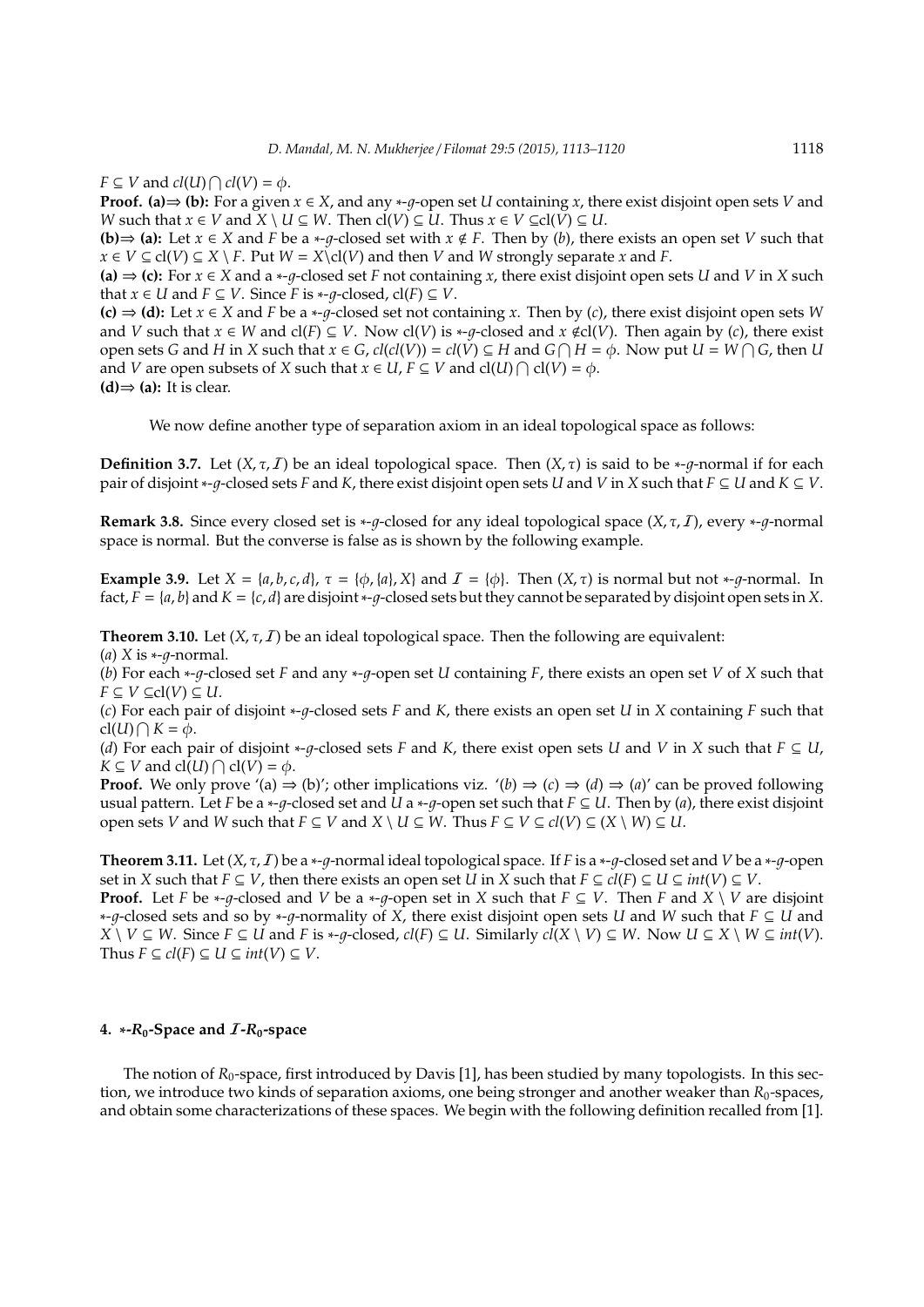**Definition 4.1.** A topological space  $(X, \tau)$  is said to be an  $R_0$ -space if every open set contains the closure of each of its singletons.

We now define as follows for an ideal topological space:

**Definition 4.2.** An ideal topological space  $(X, \tau, I)$  is said to be

(*i*) a \*- $R_0$ -space if for every \*-open set *U* and each  $x \in U$ , one has  $cl({x}) \subseteq U$  i.e., every singleton is \*- $g$ -closed. (*ii*) an  $I$ - $R_0$ -space if ( $x \in U$ , where  $U$  is open in  $X \Rightarrow (\{x\})^* \subseteq U$ ) i.e., every singleton is  $\mathcal{I}_{g}$ -closed.

**Remark 4.3.** (*a*) Since every open set is ∗-open, it follows that every ∗-*R*0-space is an *R*0-space. But the converse is false as is shown by the following Example 4.4.

(*b*) Since every q-closed set is  $I_q$ -closed, it follows that every  $R_0$ -space is an  $I$ - $R_0$ -space. But the converse is false. This is shown by Example 4.5.

**Example 4.4.** Let  $X = \{a, b, c\}$ ,  $\tau = \{\phi, \{a\}, \{b, c\}, X\}$  and  $\mathcal{I} = \{\phi, \{a\}, \{a, c\}\}\$ . Then  $(X, \tau)$  is an  $R_0$ -space but  $(X, \tau, I)$  is not a  $\n *-R_0$ -space.

**Example 4.5.** Consider an ideal topological space  $(X, \tau, I)$ , where  $X = \{a, b, c\}$ ,  $\tau = \{\phi, \{a\}, X\}$  and  $I = \{\phi, \{a\}\}$ . Then  $(X, \tau)$  is not an  $R_0$ -space as  $\{a\}$  is not *g*-closed, although  $(X, \tau, I)$  is an  $I-R_0$ -space.

The following result gives some equivalent conditions of ∗-*R*<sub>0</sub>-property.

**Theorem 4.6.** For an ideal topological space  $(X, \tau, I)$ , the following are equivalent:

(*a*)  $(X, \tau, I)$  is a  $\ast$ - $R_0$ -space.

(*b*) *F* is a \*-closed set with  $x \notin F \Rightarrow F \subseteq U$  and  $x \notin U$  for some  $U \in \tau$ .

(*c*) *F* is a \*-closed set with  $x \notin F \Rightarrow F \cap cl({x}) = \phi$ .

(*d*) For any two distinct points *x* and *y* of *X*,  $x \notin cl^*(\{y\}) \Rightarrow cl(\{x\}) \cap cl^*(\{y\}) = \phi$ .

**Proof.** (a)  $\Rightarrow$  (b): Let *F* be a \*-closed set and  $x \notin F$ . Then  $x \in X \setminus F$  and so by (a),  $cl(\lbrace x \rbrace) \subseteq X \setminus F \Rightarrow F \subseteq X \setminus cl(\lbrace x \rbrace)$ . Put *X* \  $cl({x}) = U$ . Then *U* is an open set in *X* such that  $F \subseteq U$  and  $x \notin U$ .

**(b)**  $\Rightarrow$  **(c):** Let *F* be a  $\ast$ -closed set and  $x \notin F$ . Then by (*b*), there exists an open set *U* in *X* such that  $F \subseteq U$  and  $x \notin U$ . Thus  $U \cap cl({x}) = \phi$  and hence  $F \cap cl({x}) = \phi$ .

 $(c) \Rightarrow (d)$ : It is clear.

**(d)**  $\Rightarrow$  **(a):** Let *x* ∈ *U*, where *U* is ∗-open. Then for each *y* ∉ *U*, *x* ∉ *cl*<sup>∗</sup>({*y*}) and hence by (*d*), *cl*({*x*}  $\cap$  *cl*<sup>∗</sup>({*y*}) =  $\phi$ ,  $f \circ \mathbf{r}$  each  $y \notin U \Rightarrow cl(\{x\} \cap [\bigcup \{cl^*(\{y\}) : y \in X \setminus U\}] = \phi$ . Now *U* is  $\ast$ -open and  $y \in X \setminus U \Rightarrow \{y\} \subseteq cl^*(\{y\}) \subseteq$  $cl^*(X \setminus U) = X \setminus U$ . Thus  $X \setminus U = \bigcup \{ cl^*(y) \}$ :  $y \in X \setminus U$ . Therefore  $cl(\lbrace x \rbrace) \bigcap (X \setminus U) = \phi$  i.e.,  $cl(\lbrace x \rbrace) \subseteq U$ . Hence  $(X, \tau, I)$  is a  $\ast$ - $R_0$ -space.

The following result gives some more characterizations of ∗-*R*0-spaces:

**Theorem 4.7.** For an ideal topological space  $(X, \tau, I)$ , the following are equivalent:

(*a*)  $(X, \tau, I)$  is a  $\ast$ - $R_0$ -space.

(*b*) For each  $(\phi \neq)A \subseteq X$  and \*-open set *U* with  $A \cap U \neq \phi$ , there exists a closed set *F* such that  $A \cap F \neq \phi$ and  $F \subset U$ .

(*c*) For each \*-open set *U*,  $U = \bigcup \{F : F \text{ is closed and } F \subseteq U\}$ .

 $(d)$  For each \*-closed set *F*, *F* = ∩{*U* : *U* is open and *F* ⊆ *U*}.

**Proof.** (a)  $\Rightarrow$  (b) : Let  $A(\subseteq X)$  be such that  $A \cap U \neq \emptyset$  where *U* is \*-open. Let  $x \in A \cap U$ . Now,  $x \in U \Rightarrow$  $cl(\lbrace x \rbrace) \subseteq U$ . Let  $cl(\lbrace x \rbrace) = F$ . Then *F* is a closed set with  $F \subseteq U$  and  $A \cap F \neq \emptyset$ .

**(b)**  $\Rightarrow$  **(c)** : Let *U* be ∗-open. Now  $\bigcup \{F : F \text{ is closed and } F \subseteq U\} \subseteq U$ . Let  $x \in U$ . Then by (*b*) there exists a closed set *F* containing  $\hat{x}$  and  $F \subseteq U$ . Thus  $x \in F \subseteq \bigcup \{K : K$  is closed and  $K \subseteq U\}$ . Therefore for each \*-open set *U*,  $U = \bigcup \{F : F \text{ is closed and } F \subseteq U\}.$ 

 $(c) \Rightarrow (d)$ : It is clear.

**(d)**  $\Rightarrow$  **(a)** : Let *U* be a \*-open set and let  $x \in U$ . We need to show that cl{*x*}  $\subseteq U$ . If not, then there exists an